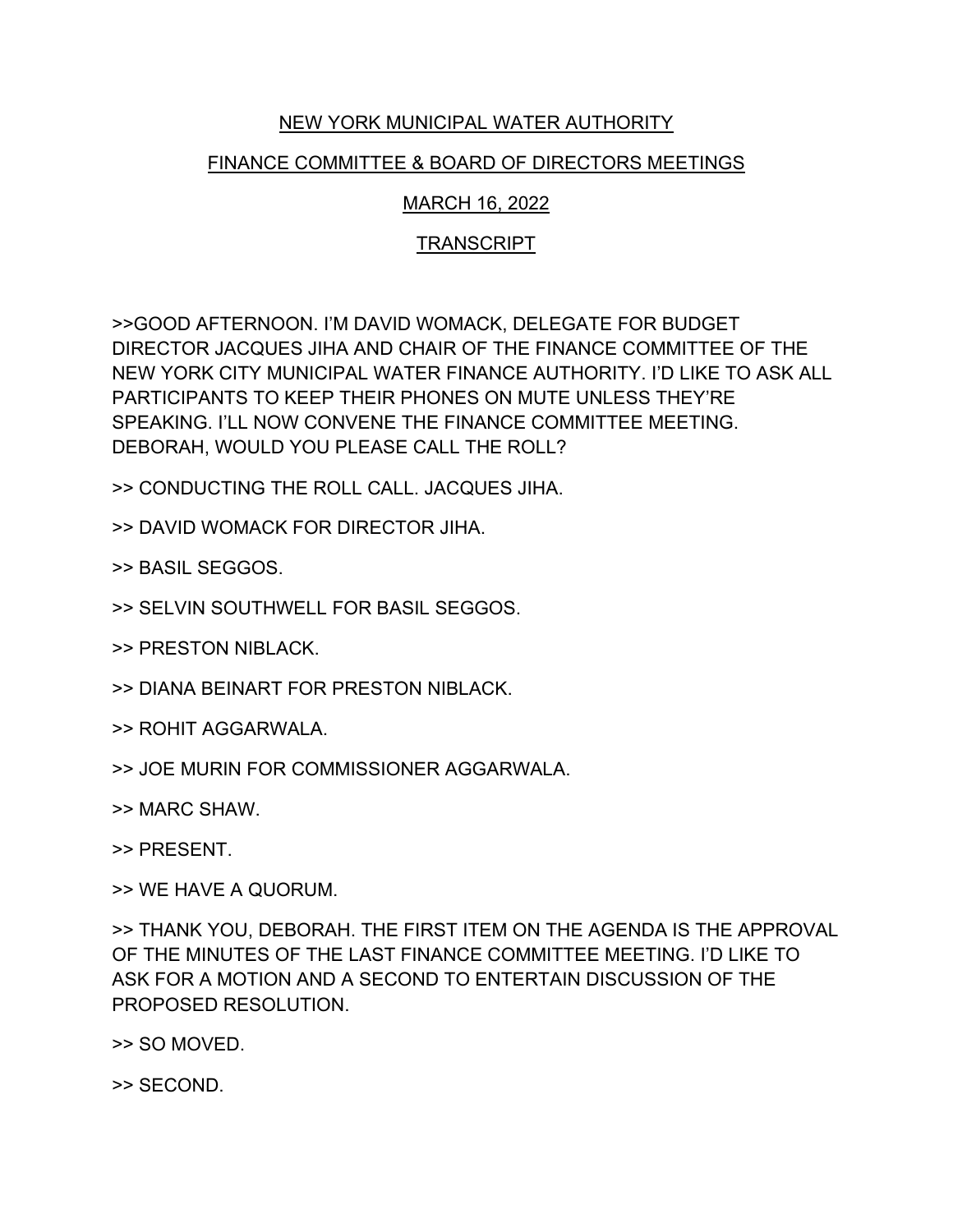>> THANK YOU. THE MINUTES OF THE COMMITTEE'S LAST MEETING HAVE BEEN CIRCULATED FOR THE COMMITTEE'S REVIEW. ARE THERE ANY CHANGES OR CORRECTIONS? HEARING NONE, I'LL CALL THE ROLL FOR A VOTE. MR. SOUTHWELL, HOW DO YOU VOTE?

>> APPROVE.

>> MR. MURIN, HOW DO YOU VOTE?

>> APPROVE.

>> MS. BEINART, HOW DO YOU VOTE?

>> APPROVE.

>> MR. SHAW, HOW DO YOU VOTE?

>> APPROVE.

>> AND I VOTE IN FAVOR OF THE PROPOSED RESOLUTION. THE RESOLUTION APPROVING THE MINUTES IS HEREBY APPROVED. NEXT, WE'LL DISCUSS A SERIES OF RESOLUTIONS RELATED TO THE ISSUANCE OF BONDS TO THE NEW YORK CITY ENVIR—NEW YORK STATE ENVIRONMENTAL FACILITIES CORPORATION. I'D LIKE TO ASK FOR A MOTION AND A SECOND TO ENTERTAIN DISCUSSION OF THE PROPOSED RESOLUTIONS.

>> SO MOVED.

>> SECOND.

>> THANK YOU. WE'LL BE DISCUSSING 5 SUPPLEMENTAL RESOLUTIONS, ALL OF WHICH WILL BE ISSUED IN CONNECTION WITH THE ISSUANCE OF FISCAL 2022 SERIES A BONDS BY THE NEW YORK STATE ENVIRONMENTAL FACILITIES CORPORATION. SUPPLEMENTAL RESOLUTION NUMBER 170 AUTHORIZES UP TO 160 MILLION OF FISCAL 2022 SERIES 3 BONDS TO THE NEW YORK STATE EFC. THE PROCEEDS WILL BE USED TO REFUND THE AUTHORITY'S OUTSTANDING FISCAL 2012 SERIES 2, LOT A, EXPECTED—THE NOT TO EXCEED T.I.C. IS 3%. EXPECTED T.I.C. IS 1.71%. SUPPLEMENTAL RESOLIC-- RESOLUTION NUMBER 171 AUTHORIZES THE ISSUANCE OF 139.315 MILLION FISCAL 2022 SERIES 4 BONDS AS A DIRECT LOAN FROM NEW YORK STATE EFC. THE PROCEEDS WILL BE USED TO REFUND A PORTION OF THE AUTHORITY'S OUTSTANDING FISCAL 2012 SERIES 3 LOT A AND FISCAL 2012 SERIES 3 LOT B BONDS. THE NOT TO EXCEED T.I.C. IS 3%. THE EXPECTED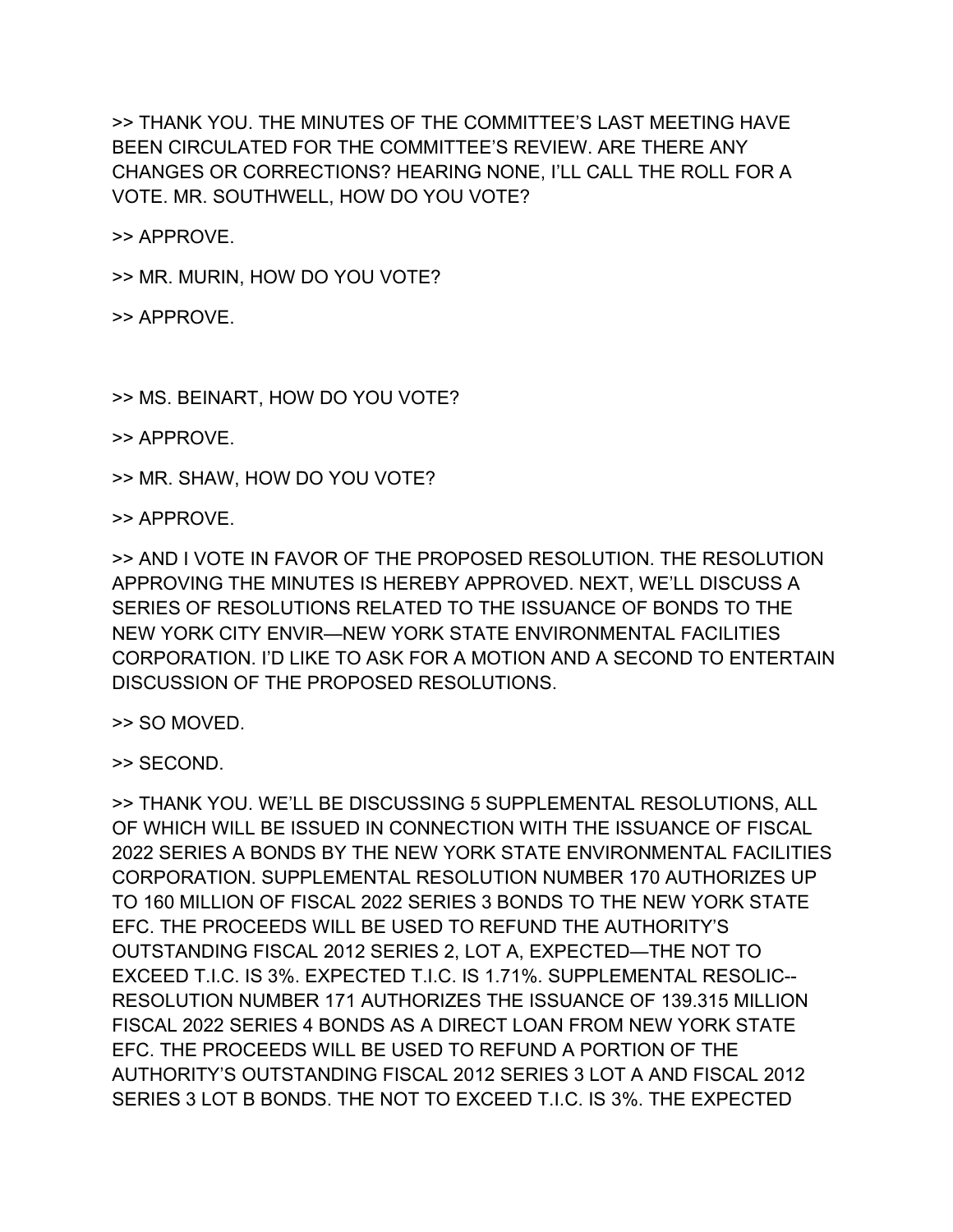T.I.C. IS 1.71%. SUPPLEMENTAL RESOLUTION NUMBER 172 AUTHORIZES THE ISSUANCE OF UP TO 75 MILLION FISCAL 2022 SERIES 5 BONDS TO EFC. THE PROCEEDS WILL BE USED TO REFUND A PORTION OF THE AUTHORITY'S OUTSTANDING FISCAL 2013 SERIES ONE LOT A. THE EXPECTED--THE NOT TO EXCEED T.I.C. IS 3.5%. THE EXPECTED T.I.C. IS 1.74%. SUPPLEMENTAL RESOLUTION NUMBER 173 AUTHORIZES THE ISSUANCE OF UP TO 250 MILLION OF FISCAL 2022 SERIES 6 BONDS TO EFC. THE PROCEEDS WILL BE USED TO REFUND A PORTION OF THE AUTHORITY'S OUTSTANDING FISCAL 2021 SERIES ONE BOND ANTICIPATION NOTES, LOTS C AND D. THE NOT TO EXCEED T.I.C. IS 4.—IS 4%. THE EXPECTED T.I.C. IS 3.12%. SUPPLEMENTAL RESOLUTION NUMBER 174 AUTHORIZES THE ISSUANCE OF 195 MILLION FISCAL 2022 SERIES 7 BONDS AS A DIRECT LOAN FROM NEW YORK STATE EFC. THE PROCEEDS WILL BE USED TO REFUND A PORTION OF THE AUTHORITY'S OUTSTANDING FISCAL 2021 [COUGHS] SERIES ONE BOND ANTICIPATION NOTES, LOTS C AND D. THE NOT TO EXCEED T.I.C. IS 4%. EXPECTED T.I.C. IS 3.12%. THE EXPECTED PV SAVINGS OF THE REFUNDING PORTIONS IS APPROXIMATELY 13.3 MILLION OR APPROXIMATELY 6% OF REFUNDED BONDS PAR, EXCLUDING THE DIRECT LOAN PORTIONS. THE EXPECTED PRICING DATE IS THE WEEK OF APRIL 4TH, 2022. THE EXPECTED CLOSING DATE IS APRIL 21, 2022. ARE THERE ANY QUESTIONS REGARDING THE PROPOSED RESOLUTIONS? HEARING NONE, I'LL NOW CALL THE ROLL FOR A VOTE. MR. SOUTHWELL, HOW DO YOU VOTE?

>> APPROVE.

- >> MR. MURIN, HOW DO YOU VOTE?
- >> APPROVE.
- >> MS. BEINART, HOW DO YOU VOTE?

>> APPROVE.

- >> MR. SHAW, HOW DO YOU VOTE?
- >> APPROVE.

>> AND I ALSO VOTE IN FAVOR OF THE PROPOSED RESOLUTION. THE RESOLUTIONS ARE HEREBY APPROVED. IF THERE'S NO FURTHER BUSINESS BEFORE THE COMMITTEE, I'D LIKE TO ENTERTAIN A DISCUSSION OF ADJOURNMENT. CAN WE HAVE A MOTION AND A SECOND?

>> SO MOVED.

>> SECOND.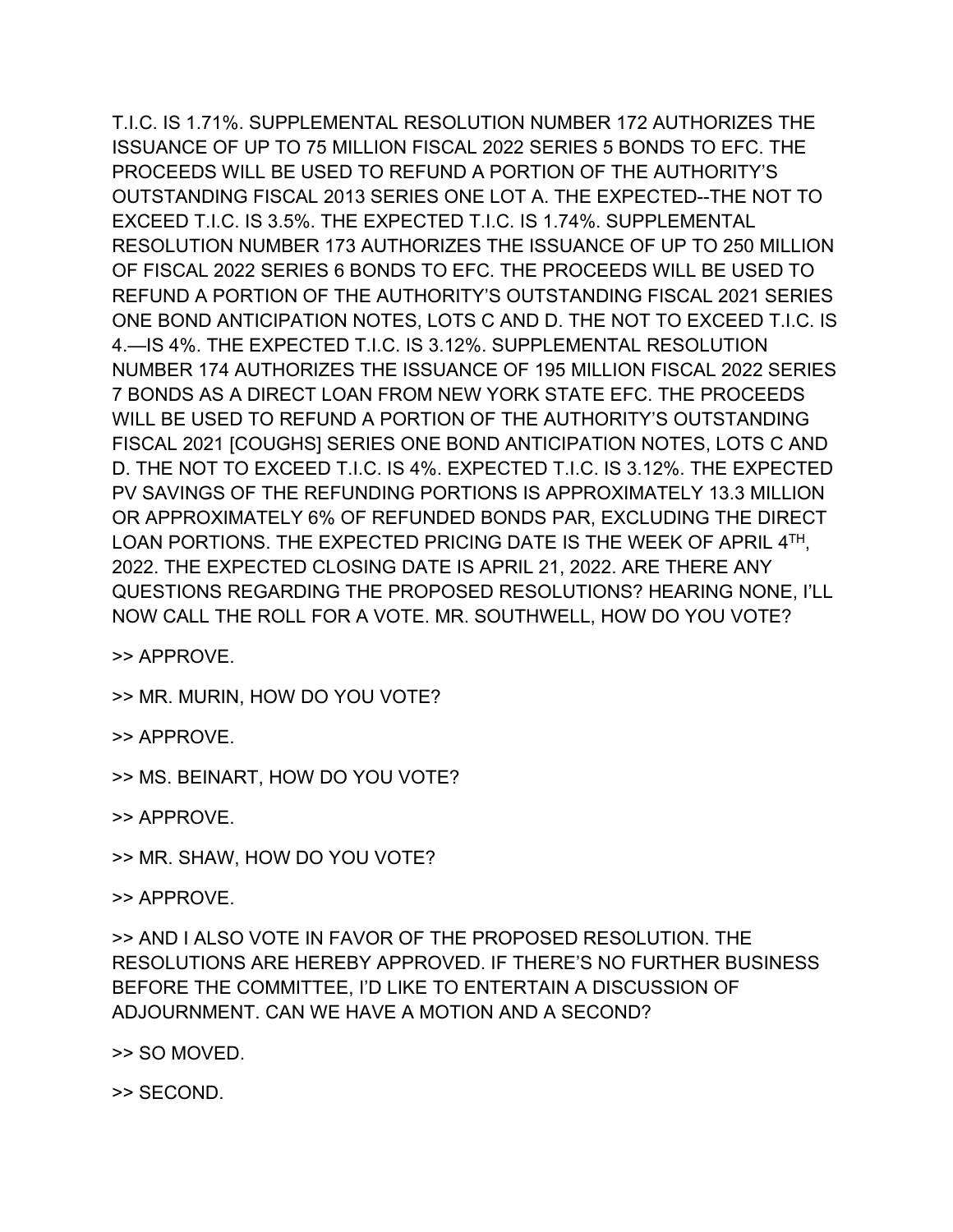>> THANK YOU. I'LL CALL THE ROLL FOR ADJOURNMENT. MR. SOUTHWELL, HOW DO YOU VOTE?

>> IN FAVOR.

>> MR. MURIN, HOW DO YOU VOTE?

>> IN FAVOR.

>> MS. BEINART, HOW DO YOU VOTE?

>> IN FAVOR.

>> MR. SHAW, HOW DO YOU VOTE?

>> IN FAVOR.

>> AND I VOTE IN FAVOR OF ADJOURNMENT. THANK YOU. THE FINANCE COMMITTEE IS NOW ADJOURNED AND WE'LL MOVE ON TO THE BOARD OF DIRECTORS MEETING, WHICH I ALSO CHAIR. OK. I'D LIKE TO CALL TO ORDER A MEETING OF THE BOARD OF DIRECTORS OF THE NEW YORK CITY MUNICIPAL WATER FINANCE AUTHORITY. DEBORAH, WOULD YOU PLEASE CALL THE ROLL?

- >> CONDUCTING THE ROLL CALL. JACQUES JIHA.
- >> DAVID WOMACK FOR DIRECTOR JIHA.
- >> BASIL SEGGOS.
- >> SELVIN SOUTHWELL FOR BASIL SEGGOS.
- >> PRESTON NIBLACK.
- >> DIANA BEINART FOR COMMISSIONER NIBLACK.
- >> ROHIT AGGARWALA.
- >> JOE MURIN FOR COMMISSIONER AGGARWALA.
- >> MARC SHAW.
- >> PRESENT.
- >> WE HAVE A QUORUM.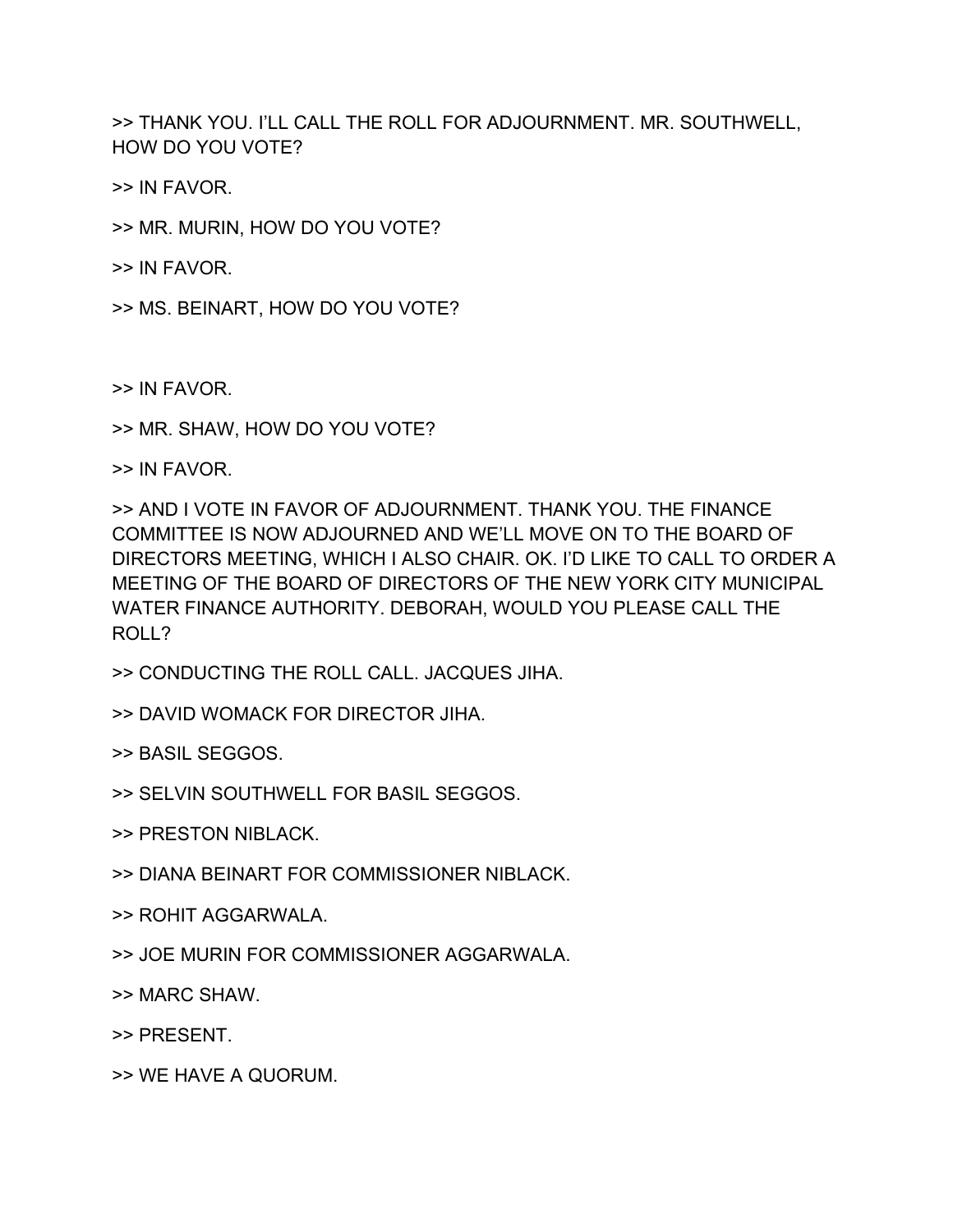>> THANK YOU, DEB. THE FIRST ITEM ON THE AGENDA IS THE APPROVAL OF THE MINUTES OF THE PREVIOUS BOARD OF DIRECTORS MEETING. CAN I ASK FOR A MOTION AND A SECOND TO ENTERTAIN A DISCUSSION OF THE PROPOSED RESOLUTION?

>> SO MOVED.

>> SECOND.

>> THANK YOU. THE MINUTES OF THE MEETING HAVE BEEN CIRCULATED FOR THE BOARD'S REVIEW. ARE THERE ANY COMMENTS OR CHANGES? HERE AGAIN, I'LL CALL THE ROLL FOR A VOTE. MR. SOUTHWELL, HOW DO YOU VOTE?

>> APPROVE.

>> MR. MURIN, HOW DO YOU VOTE?

>> APPROVE.

>> MS. BEINART, HOW DO YOU VOTE?

>> APPROVE.

>> MR. SHAW, HOW DO YOU VOTE?

>> APPROVE.

>> AND I ALSO VOTE IN FAVOR OF THE PROPOSED RESOLUTION. THE MINUTES ARE HEREBY ADOPTED. THE NEXT ITEM ON THE AGENDA IS OUR 5 SUPPLEMENTAL RESOLUTIONS RELATING TO FISCAL 2022 SERIES 3, 4, 5, 6, AND 7 BONDS TO THE NEW YORK STATE ENVIRONMENTAL FACILITIES CORPORATION, AND WE'LL TAKE THESE TOGETHER. I'D LIKE TO ASK FOR A MOTION AND A SECOND TO ENTERTAIN DISCUSSION OF THE PROPOSED RESOLUTIONS.

>> SO MOVED.

>> SECOND.

>> THANK YOU. THE FINANCE COMMITTEE HAS RECOMMENDED THE BOARD OF DIRECTORS APPROVE SUPPLEMENTAL RESOLUTIONS NUMBER 170, 171, 172, 173, AND 174 AUTHORIZING THE ISSUANCE OF FISCAL 2022 SERIES 3, 4, 5, 6, AND 7 WATER AND SEWER SYSTEM SECOND GENERAL RESOLUTION BONDS TO THE NEW YORK STATE EFC. ARE THERE ANY QUESTIONS OR COMMENTS?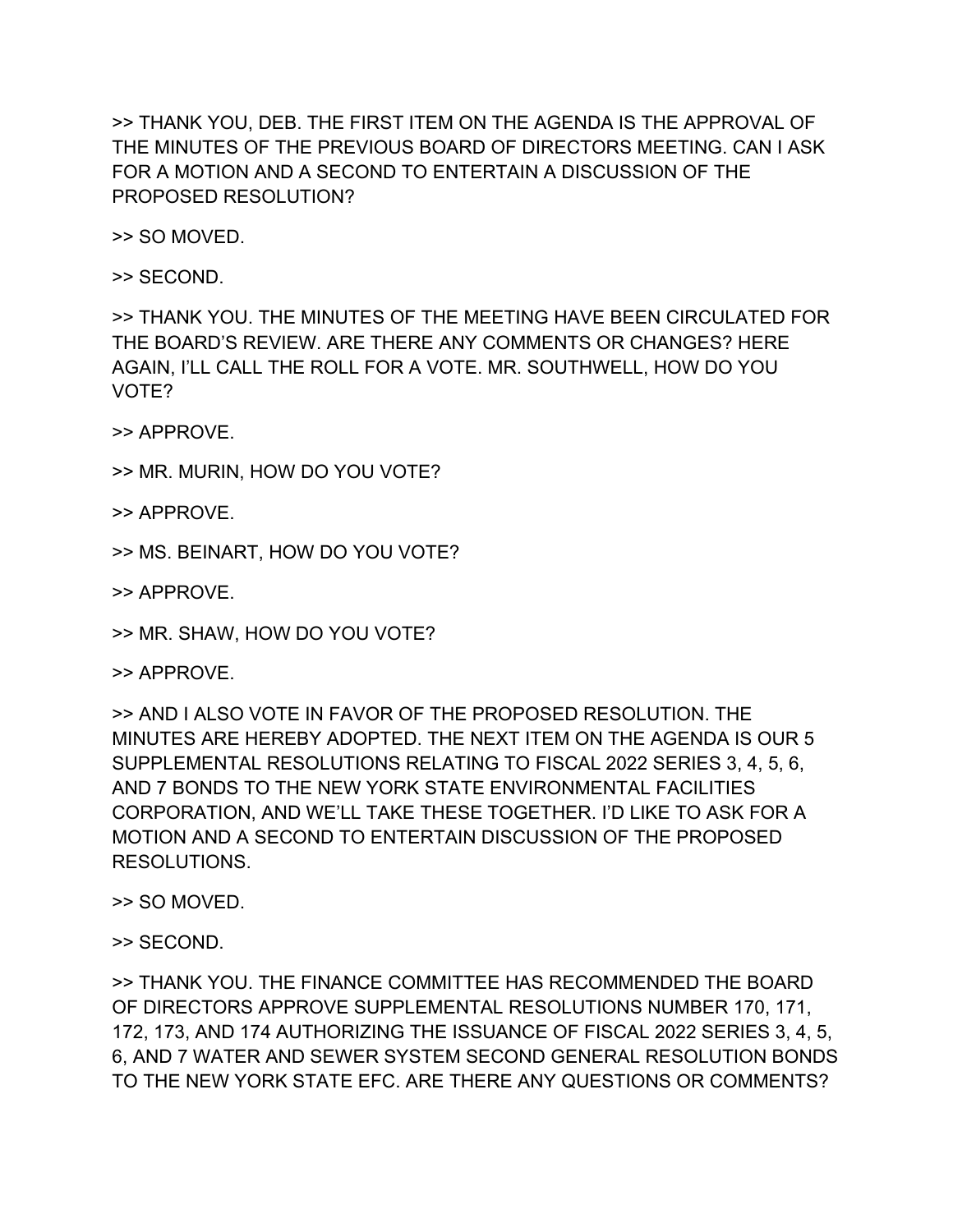HEARING NONE, I'LL CALL THE ROLL FOR A VOTE. MR. SOUTHWELL, HOW DO YOU VOTE?

>> APPROVE.

>> MR. MURIN, HOW DO YOU VOTE?

>> APPROVE.

>> MR. SHAW, HOW DO YOU VOTE?

>> APPROVE.

>> AND I ALSO VOTE IN FAVOR OF THE PROPOSED RESOLUTION. THE RESOLUTIONS ARE HEREBY ADOPTED. THE NEXT ITEM ON THE AGENDA IS THE APPROVAL OF THE AUTHORITY'S BUDGET AND FINANCIAL PLAN. PURSUANT TO SECTION 2801-1 OF THE PUBLIC AUTHORITIES LAW, THE AUTHORITY IS--IS REQUIRED TO SUBMIT A BUDGET REPORT TO VARIOUS STATE OFFICIALS. THE OPERATING ADMINISTRATION—ADMINISTRATIVE BUDGET REPORT CONTAINS ESTIMATED RECEIPTS AND EXPENDITURES FOR THE CURRENT FISCAL YEAR AND THE ACTUAL RECEIPTS AND EXPENDITURES FOR THE LAST COMPLETED FISCAL YEAR. ADDITIONALLY, THERE IS A 4-YEAR FINANCIAL PLAN DOCUMENT. SUBMITTING THESE REPORTS ALSO FULFILLS THE REQUIREMENTS OF SECTION 2801-A-14 OF THE PUBLIC AUTHORITIES LAW TO SUBMIT TO VARIOUS STATE OFFICIALS AT MINIMUM A 4-YEAR FINANCIAL PLAN, INCLUDING A CURRENT AND PROJECTED CAPITAL BUDGET, AN OPERATING BUDGET REPORT INCLUDING AN ACTUAL VERSUS ESTIMATED BUDGET WITH ANALYSIS AND MEASUREMENT OF FINANCIAL AND OPERATING PERFORMANCE. THE AUTHORITY'S CONTROLLER AND DEPUTY CONTROLLER ARE AVAILABLE TO ANSWER ANY OF THE BOARD MEMBERS' QUESTIONS. DO OUR BOARD MEMBERS HAVE ANY QUESTIONS? HEARING NONE, I'LL CALL THE ROLL FOR A VOTE. MR. SOUTHWELL, HOW DO YOU VOTE?

>> APPROVE.

>> MR. MURIN, HOW DO YOU VOTE?

>> APPROVE.

>> MS. BEINART, HOW DO YOU VOTE?

>> APPROVE.